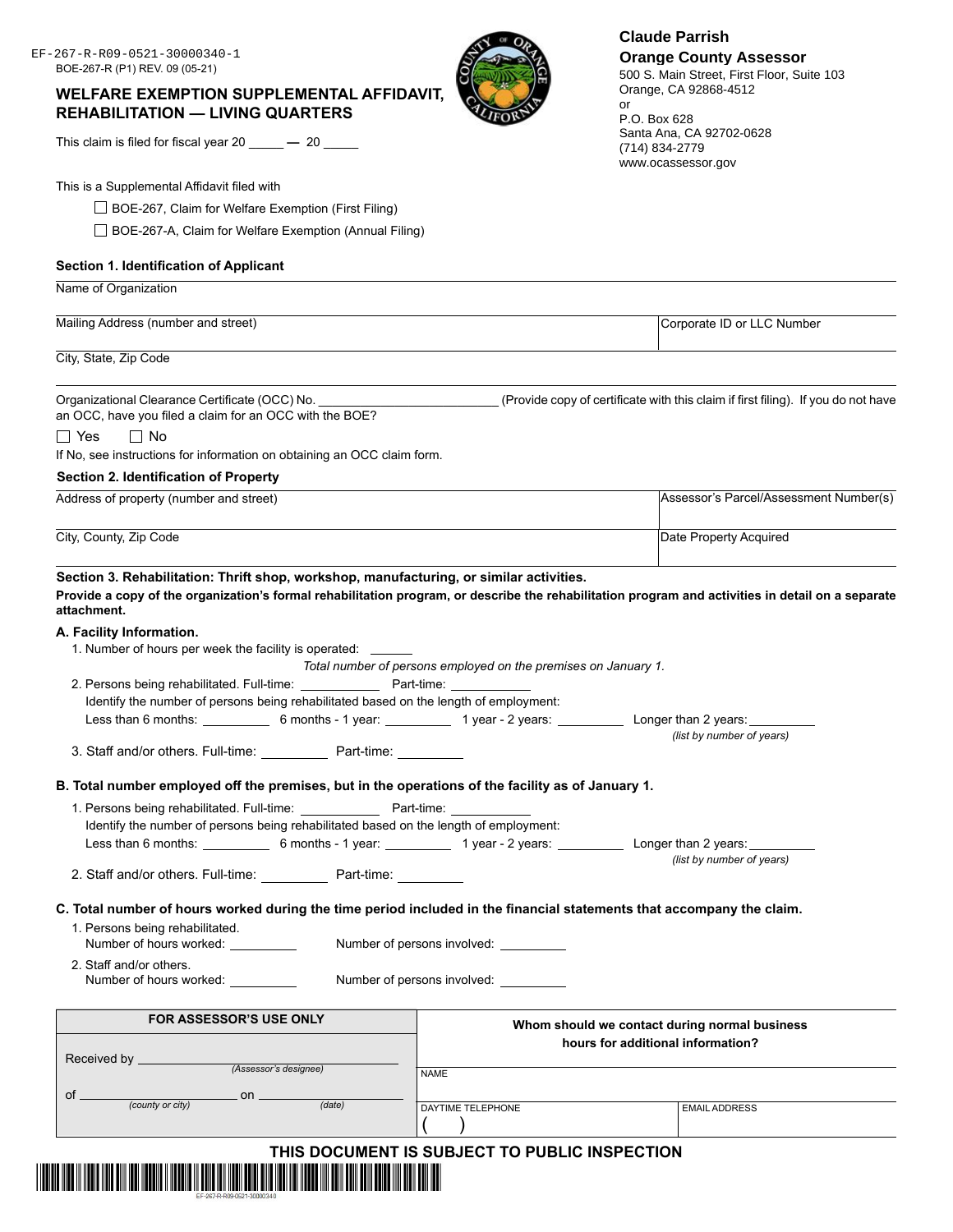#### **D. Salaries and wages paid during the time period included in the financial statements that accompany the claim.**

- 1. Persons being rehabilitated. Salaries and wages: Number of persons involved:
- 2. Staff and/or others. Salaries and wages: Number of persons involved:

#### **E. Does a person, management firm, or entity other than the organization filing this claim operate the facility?**

 $\Box$  Yes  $\Box$  No If **YES**, provide the operator's name and mailing address:

Amount of salary or fee: \$ Attach a copy of the contract or other document that indicates the basis for the salary or fee.

#### **F. Is housing for persons being rehabilitated and/or living quarters for staff provided?**

Yes No If **YES**, explain the necessity and complete section 4, *Housing - Living Quarters.*

#### **Section 4. Housing — Living Quarters**

#### **A. Total number of persons who were housed on the premises the last night in December.** *Include persons who may be temporarily away.*

| 1. Total number of persons being rehabilitated                                                                                                                         |  |
|------------------------------------------------------------------------------------------------------------------------------------------------------------------------|--|
| 2. Number of unoccupied beds available for persons to be rehabilitated                                                                                                 |  |
| 3. Number of staff members necessary to care for those persons being rehabilitated.<br>Attach a list describing the jobs performed and the number of persons involved. |  |
| 4. Number of other staff members                                                                                                                                       |  |
| 5. Number of other persons who are not directly connected with the rehabilitation program                                                                              |  |

**B. Length of stay of persons being rehabilitated who were housed on the premises the last night in December.**

1. Number of persons

| less than 6 months                                                                           |  |
|----------------------------------------------------------------------------------------------|--|
| 6 months - 1 year                                                                            |  |
| 1 year - 2 years                                                                             |  |
| 2 years or longer (list by number of years)                                                  |  |
| 2. Total. This figure must agree with the total given above for persons being rehabilitated. |  |
|                                                                                              |  |

#### **C. Do persons being rehabilitated pay, donate, or perform fund producing work for their room and board?**

 $\Box$  Yes  $\Box$  No If YES, indicate which and explain in sufficient detail to determine the monthly fee per person.

| D. Do staff members who care for those being rehabilitated pay, donate, or perform work for their room and/or board in lieu of, or |  |
|------------------------------------------------------------------------------------------------------------------------------------|--|
| from, their salary?                                                                                                                |  |

□ Yes □ No If YES, indicate which and explain in sufficient detail to determine the monthly fee per person.

#### **E. Do other staff members pay, donate, or perform work for their room and/or board in lieu of, or from, their salary?**

□ Yes □ No If YES, indicate which and explain in sufficient detail to determine the monthly fee per person.

| F. Do the other persons not directly connected with the rehabilitation program pay, donate, or perform work for their room and/or |  |  |
|-----------------------------------------------------------------------------------------------------------------------------------|--|--|
| board?                                                                                                                            |  |  |

 $\Box$  Yes  $\Box$  No If YES, indicate which and explain in sufficient detail to determine the monthly fee per person.

6

#### **CERTIFICATION**

| I certify (or declare) under penalty of perjury under the laws of the State of California that the foregoing and all information contained herein, including |       |      |  |
|--------------------------------------------------------------------------------------------------------------------------------------------------------------|-------|------|--|
| any accompanying statements or documents, is true, correct, and complete to the best of my knowledge and belief.                                             |       |      |  |
| <b>NAME</b>                                                                                                                                                  | TITLE | DATE |  |

**SIGNATURE** 

 $\blacktriangleright$